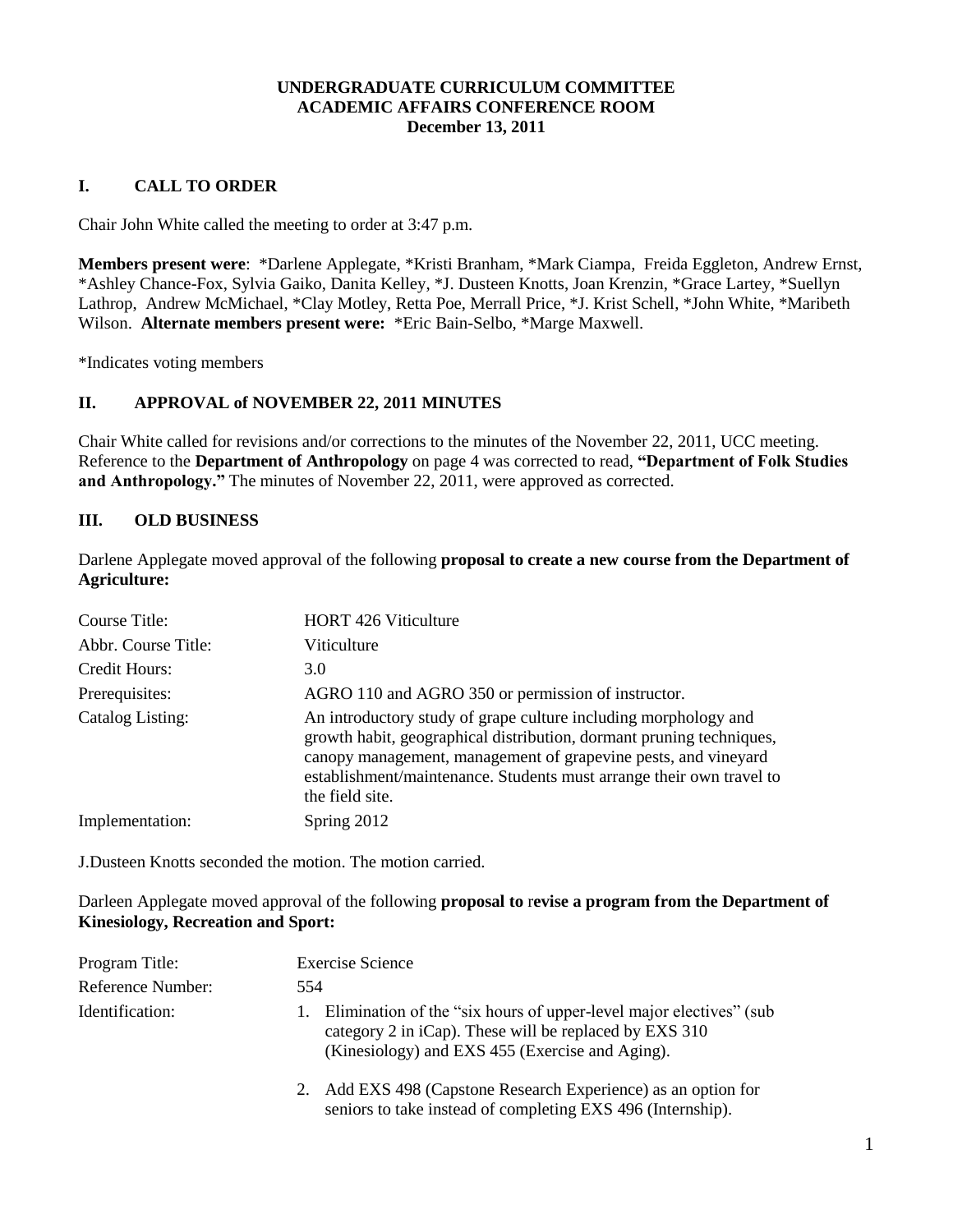- 3. Adoption of entry requirements for the Exercise Science program. Admission to the Exercise Science program at Western Kentucky University will require the following:
	- a. Complete a minimum of 42-43 hours.
	- b. The following courses must be completed with a grade of "C" or higher: EXS 122, EXS 223, EXS 296, FACS 111, SFTY 171, BIOL 131, CHEM 109 or CHEM 120/121, MATH 116, PSY 100, SOCL 100 or GERO 100
	- c. WKU and cumulative grade point average of 2.5 or higher.
	- d. Submit all application materials by the required deadlines. All application materials must be received by the application date in order to be fully considered for entrance into the program. A complete application packet would include: 1) application, 2) prerequisite coursework worksheet, and 3) resume. All 3 items should be completed and four (4) copies submitted to the program coordinator by:

| For Fall Acceptance:   | July 1     |
|------------------------|------------|
| For Spring Acceptance: | November 1 |

Effective Catalog Year: Fall 2012

Maribeth Wilson seconded the motion. The motion carried. *See revised proposal for revisions and editorial changes.*

Darlene Applegate moved approval of the following **proposal to** c**reate a new course from the Department of Public Health:**

| Course Title:       | PH 472 Illicit Drug Policy in the US                                                                                                                                                                                                                            |
|---------------------|-----------------------------------------------------------------------------------------------------------------------------------------------------------------------------------------------------------------------------------------------------------------|
| Abbr. Course Title: | Illicit Drug Policy in the US                                                                                                                                                                                                                                   |
| Credit Hours:       | 3.0                                                                                                                                                                                                                                                             |
| Prerequisites:      | PH 100 or PH 165 or Permission of Instructor                                                                                                                                                                                                                    |
| Catalog Listing:    | Examination of illicit drug policy in the United States and its intended<br>and unintended outcomes. Topics include the history of illicit drug<br>policy, current trends in drug policy enforcement, drug use and abuse,<br>and proposed alternative policies. |
| Implementation:     | Summer 2012                                                                                                                                                                                                                                                     |

Maribeth Wilson seconded the motion. The motion carried.

# **C. Academic Policy: Program Articulation**

Darlene Applegate moved approval of the Academic Articulation Agreements policy. Maribeth Wilson seconded the motion. There were several suggestions regarding the editorial content of the proposal, and those will be sent to Kelly Madole. J. Dusteen Knotts moved to postpone definitely the Academic Policy proposal. Darleen Applegate seconded the motion. The motion to postpone definitely carried.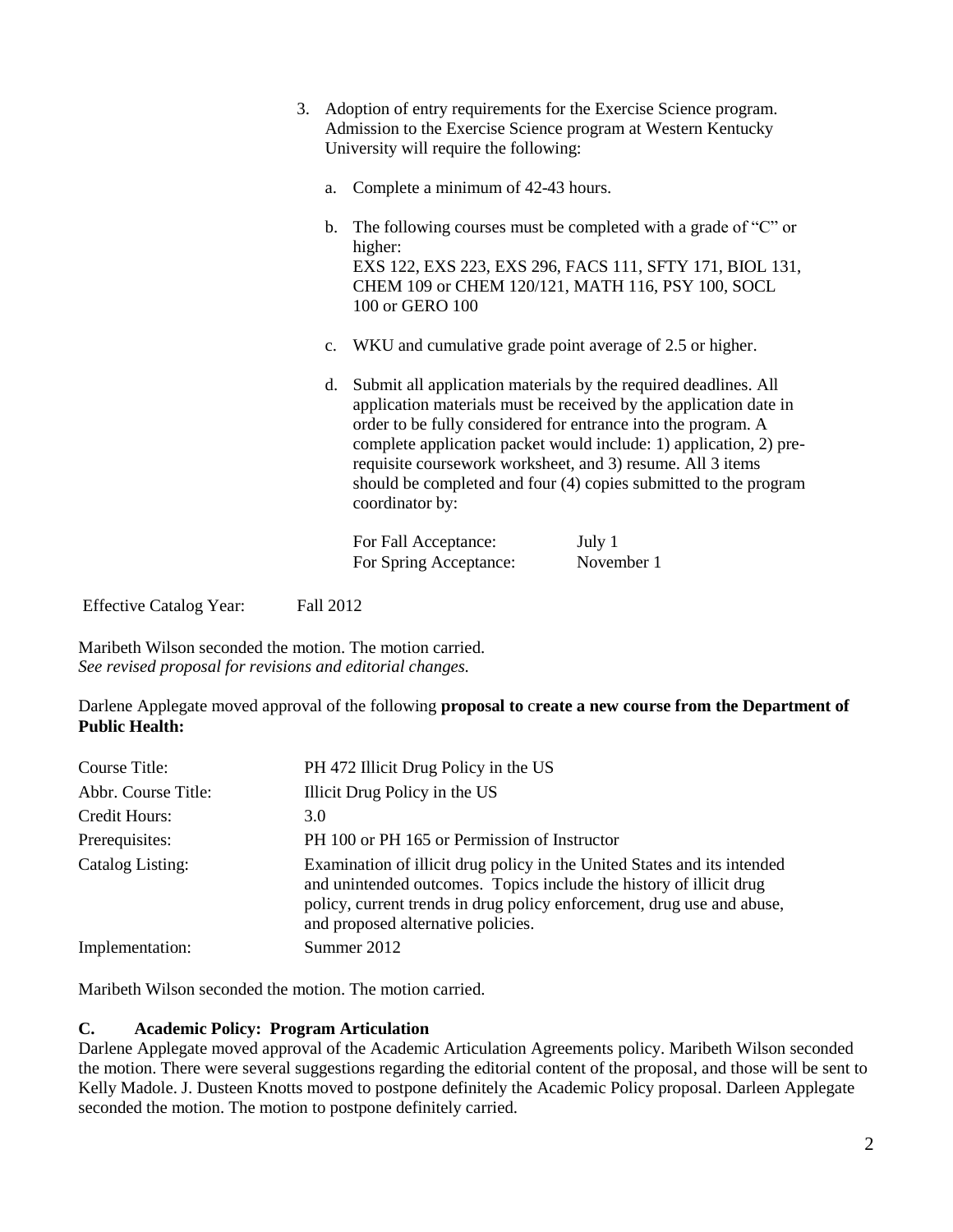## **IV. NEW BUSINESS**

# **REPORT FROM THE POTTER COLLEGE OF ARTS AND LETTERS**

#### **ACTION AGENDA**

### J. Dusteen Knotts moved approval of the following **proposal to create a new course from the Department of Modern Languages:**

| Course Title:       | JAPN 202 Intermediate Japanese II                                                                                                                                                                                 |
|---------------------|-------------------------------------------------------------------------------------------------------------------------------------------------------------------------------------------------------------------|
| Abbr. Course Title: | Intermediate Japanese II                                                                                                                                                                                          |
| Credit Hours:       | 3.0                                                                                                                                                                                                               |
| Prerequisites:      | JAPN 201 or equivalent                                                                                                                                                                                            |
| Catalog Listing:    | Continued expansion of interpersonal communication skills at the<br>intermediate level. Emphasis on increasing comprehension, the building<br>of vocabulary, and on presentational modes of speaking and writing. |
| Implementation:     | Fall 2012                                                                                                                                                                                                         |

Darlene Applegate seconded the motion. Maribeth Wilson made a motion to postpone definitely the proposal to create a new course. J. Dusteen Knotts seconded the motion. The motion to postpone definitely carried.

#### J. Dusteen Knotts made a motion to postpone definitely the **proposal to create a new course from the Department of Modern Languages:**

| Course Title:       | RUSS 201 Intermediate Russian I                                                                                                                                                                                         |
|---------------------|-------------------------------------------------------------------------------------------------------------------------------------------------------------------------------------------------------------------------|
| Abbr. Course Title: | Intermediate Russian I                                                                                                                                                                                                  |
| Credit Hours:       | 3.0                                                                                                                                                                                                                     |
| Prerequisites:      | <b>RUSS 102</b>                                                                                                                                                                                                         |
| Catalog Listing:    | Expansion of communication skills in increasingly complex and varied<br>situations. Emphasis on conversational speaking, presentational writing<br>and speaking, and understanding culturally specific texts and media. |
| Implementation:     | Summer 2012                                                                                                                                                                                                             |

Maribeth Wilson seconded the motion. The motion to postpone definitely carried.

#### **REPORT FROM THE COLLEGE OF EDUCATION AND BEHAVIORAL SCIENCES**

#### **ACTION AGENDA**

Darlene Applegate moved approval of the **following proposals to create new courses from the School of Teacher Education:**

| Course Title:            | <b>SMED 300 Middle Grades Science Skills and Methods</b> |
|--------------------------|----------------------------------------------------------|
| Abbr. Course Title:      | *Mid Grade Sci Skills & Methods                          |
| Credit Hours and Contact | 3.0/3.0                                                  |
| Hours:                   |                                                          |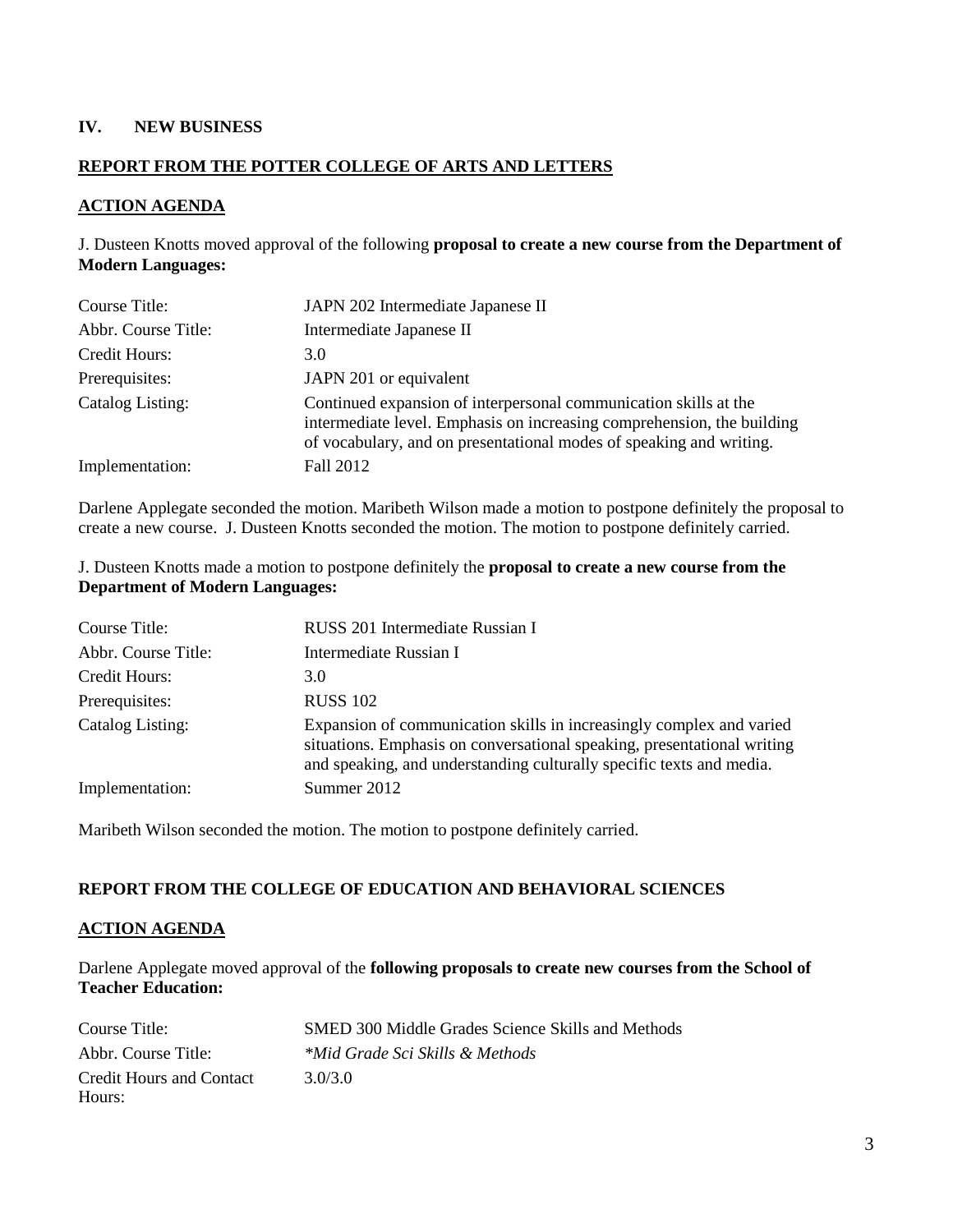| Prerequisites:                            | Math 117, 9 hours of science, admission to teacher education                                                                                                                       |
|-------------------------------------------|------------------------------------------------------------------------------------------------------------------------------------------------------------------------------------|
| Catalog Listing:                          | Laboratory-based introduction to the science skills and methods needed<br>by middle school teachers.                                                                               |
| Implementation:                           | Fall 2012                                                                                                                                                                          |
| Course Title:                             | SMED 400 Applying Middle Grade Science Across Disciplines                                                                                                                          |
| Abbr. Course Title:                       | *Apply MG Sci Across Discipline                                                                                                                                                    |
| <b>Credit Hours and Contact</b><br>Hours: | 3.0/3.0                                                                                                                                                                            |
| Prerequisites:                            | <i>*SMED 300</i> and 15 hours of science                                                                                                                                           |
| Catalog Listing:                          | Introduction to the knowledge and skills needed to create middle grades<br>science lessons that incorporate content and <i>real</i> -world examples from<br>different disciplines. |
| Implementation:                           | Fall 2012                                                                                                                                                                          |

Maribeth Wilson seconded the motion. The motion carried. *\*Friendly amendments.*

## **REPORT FROM THE OGDEN COLLEGE OF SCIENCE AND ENGINEERING**

#### **INFORMATION**

#### **Create a temporary course**

| Course Title:       | ME 332 Fluid Mechanics Laboratory                                                                                                                                                                                                                                                                                                                                                |
|---------------------|----------------------------------------------------------------------------------------------------------------------------------------------------------------------------------------------------------------------------------------------------------------------------------------------------------------------------------------------------------------------------------|
| Abbr. Course Title: | <b>Fluid Mechanics Laboratory</b>                                                                                                                                                                                                                                                                                                                                                |
| Credit Hours:       | 1.0                                                                                                                                                                                                                                                                                                                                                                              |
| Corequisites:       | ME 330                                                                                                                                                                                                                                                                                                                                                                           |
| Course description: | An applied laboratory in the modeling, prediction, and measurement of<br>fluid mechanics components and systems. Emphasis will be placed on<br>the preparation of engineering reports, uncertainty analysis, and the<br>experimental design plan process. System level experiments will<br>include fluid property measurements, pipe flow and turbomachinery<br>characteristics. |
| Implementation:     | Spring 2012                                                                                                                                                                                                                                                                                                                                                                      |

### **CONSENT AGENDA**

J. Dusteen Knotts moved approval of the Consent Agenda, excluding MATH 405 which was requested to be moved to the Action Agenda.

#### **Revise course prerequisites from the Department of Mathematics and Computer Science:**

| Course Title:                | MATH 305 Introduction to Mathematical Modeling |
|------------------------------|------------------------------------------------|
| Credit Hours:                | 3.0                                            |
| <b>Current Prerequisite:</b> | <b>MATH 137</b>                                |
| Proposed Prerequisites:      | MATH 137 with a grade of C or better           |
| Implementation:              | Fall 2012                                      |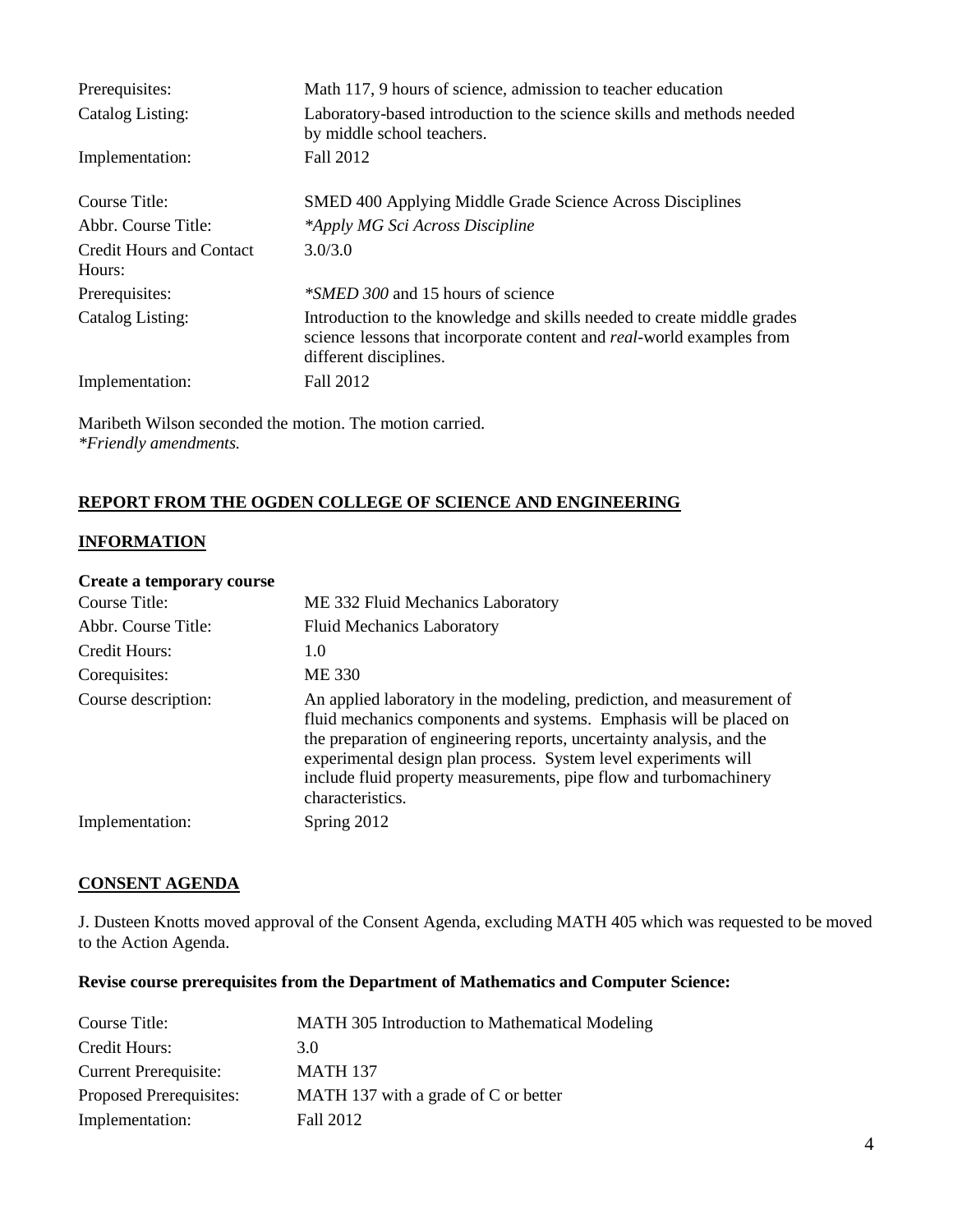| <b>Course Title:</b>          | <b>MATH 310 Introduction to Discrete Mathematics</b> |
|-------------------------------|------------------------------------------------------|
| <b>Credit Hours:</b>          | 3.0                                                  |
| <b>Current Prerequisite:</b>  | <b>MATH 137</b>                                      |
| Proposed Prerequisites:       | MATH 137 with a grade of C or better                 |
| Implementation:               | Fall 2012                                            |
| <b>Course Title:</b>          | MATH 315 Theory of Numbers                           |
| <b>Credit Hours:</b>          | 3.0                                                  |
| <b>Current Prerequisite:</b>  | <b>MATH 307</b>                                      |
| Proposed Prerequisites:       | MATH 307 with a grade of C or better                 |
| Implementation:               | Fall 2012                                            |
| <b>Course Title:</b>          | MATH 317 Introduction to Algebraic Systems           |
| Credit Hours:                 | 3.0                                                  |
| <b>Current Prerequisites:</b> | MATH 307 and MATH 310                                |
| Proposed Prerequisites:       | MATH 307 and MATH 310 with grades of C or better     |
| Implementation:               | Fall 2012                                            |
| <b>Course Title:</b>          | MATH 323 Geometry I                                  |
| Credit Hours:                 | 3.0                                                  |
| <b>Current Prerequisite:</b>  | <b>MATH 307</b>                                      |
| Proposed Prerequisites:       | MATH 307 with a grade of C or better                 |
| Implementation:               | Fall 2012                                            |
| <b>Course Title:</b>          | <b>MATH 331Differential Equations</b>                |
| <b>Credit Hours:</b>          | 3.0                                                  |
| <b>Current Prerequisite:</b>  | <b>MATH 137</b>                                      |
| Proposed Prerequisites:       | MATH 137 with a grade of C or better                 |
| Implementation:               | Fall 2012                                            |
| Course Title:                 | MATH 382 Probability and Statistics I                |
| <b>Credit Hours:</b>          | 3.0                                                  |
| <b>Current Prerequisite:</b>  | <b>MATH 310</b>                                      |
| Proposed Prerequisites:       | MATH 310 with a grade of C or better                 |
| Implementation:               | Fall 2012                                            |
| Course Title:                 | <b>MATH 398 Seminar</b>                              |
| Credit Hours:                 | 3.0                                                  |
| <b>Current Prerequisite:</b>  | <b>MATH 237</b>                                      |
| Proposed Prerequisites:       | MATH 237 with a grade of C or better                 |
| Implementation:               | Fall 2012                                            |
| Course Title:                 | MATH 406 Numerical Analysis II                       |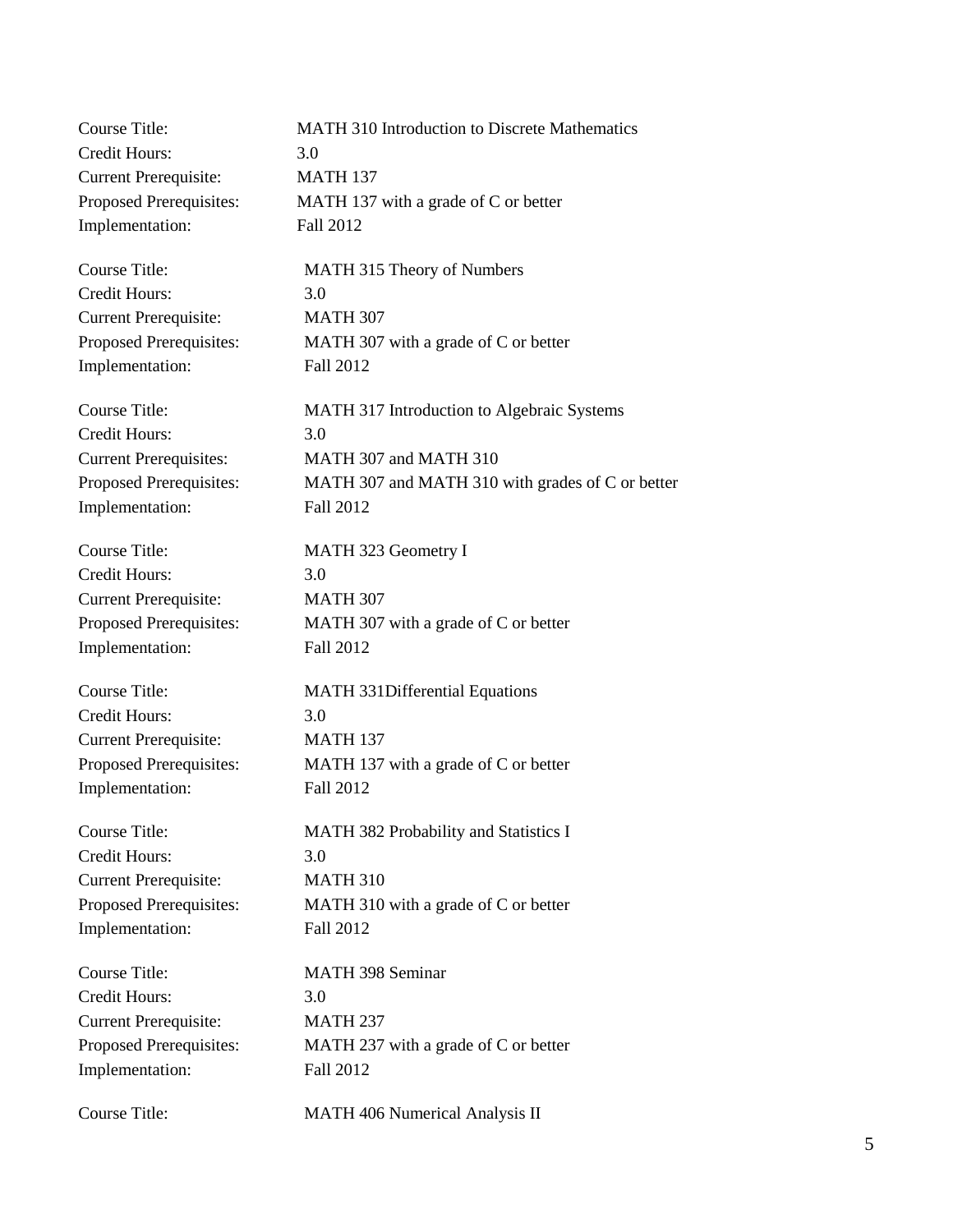| Credit Hours:                 | 3.0                                                                                 |
|-------------------------------|-------------------------------------------------------------------------------------|
| <b>Current Prerequisites:</b> | MATH 237, 307, 331, and either MATH 405 or CS 405                                   |
| Proposed Prerequisites:       | MATH 237, 307, 331, and either MATH 405 or CS 405 all with grades<br>of C or better |
| Implementation:               | Fall 2012                                                                           |
| Course Title:                 | MATH 415 Algebra and Number Theory                                                  |
| Credit Hours:                 | 3.0                                                                                 |
| <b>Current Prerequisite:</b>  | MATH 315 or 317                                                                     |
| Proposed Prerequisites:       | MATH 315 or 317 with a grade of C or better                                         |
| Implementation:               | Fall 2012                                                                           |
| Course Title:                 | MATH 417 Algebraic Systems                                                          |
| <b>Credit Hours:</b>          | 3.0                                                                                 |
| <b>Current Prerequisite:</b>  | <b>MATH 317</b>                                                                     |
| Proposed Prerequisites:       | MATH 317 with a grade of C or better                                                |
| Implementation:               | Fall 2012                                                                           |
| <b>Course Title:</b>          | MATH 423 Geometry II                                                                |
| Credit Hours:                 | 3.0                                                                                 |
| <b>Current Prerequisite:</b>  | <b>MATH 323</b>                                                                     |
| Proposed Prerequisites:       | MATH 323 with a grade of C or better                                                |
| Implementation:               | Fall 2012                                                                           |
| <b>Course Title:</b>          | MATH 431 Intermediate Analysis I                                                    |
| Credit Hours:                 | 3.0                                                                                 |
| <b>Current Prerequisite:</b>  | <b>MATH 337</b>                                                                     |
| Proposed Prerequisites:       | MATH 337 with a grade of C or better                                                |
| Implementation:               | Fall 2012                                                                           |
| <b>Course Title:</b>          | <b>MATH 435 Partial Differential Equations</b>                                      |
| Credit Hours:                 | 3.0                                                                                 |
| <b>Current Prerequisites:</b> | MATH 237, 307, and 331                                                              |
| Proposed Prerequisites:       | MATH 237, 307, and 331 all with grades of C or better                               |
| Implementation:               | Fall 2012                                                                           |
| <b>Course Title:</b>          | MATH 439 Topology I                                                                 |
| <b>Credit Hours:</b>          | 3.0                                                                                 |
| <b>Current Prerequisites:</b> | MATH 317 or permission of instructor                                                |
| Proposed Prerequisites:       | MATH 317 with a grade of C or better, or permission of instructor                   |
| Implementation:               | Fall 2012                                                                           |
| Course Title:                 | <b>MATH 450 Complex Variables</b>                                                   |
| Credit Hours:                 | 3.0                                                                                 |
| <b>Current Prerequisite:</b>  | <b>MATH 237</b>                                                                     |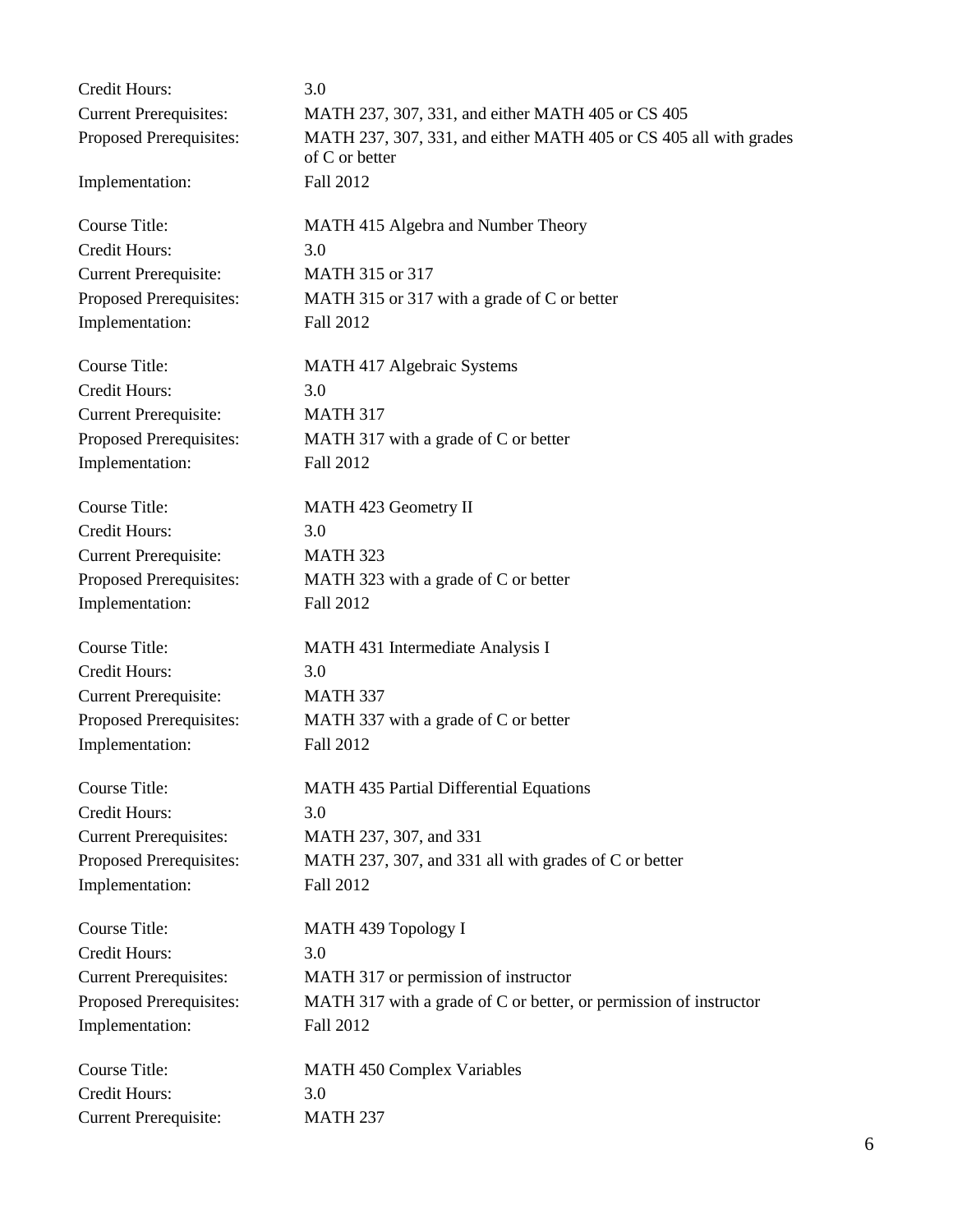| Proposed Prerequisites:       | MATH 237 with a grade of C or better                                                                        |
|-------------------------------|-------------------------------------------------------------------------------------------------------------|
| Implementation:               | Fall 2012                                                                                                   |
|                               |                                                                                                             |
| Course Title:                 | MATH 470 Introduction to Operations Research                                                                |
| <b>Credit Hours:</b>          | 3.0                                                                                                         |
| <b>Current Prerequisites:</b> | MATH 237 and 307                                                                                            |
| Proposed Prerequisites:       | MATH 237 and 307 with grades of C or better                                                                 |
| Implementation:               | Fall 2012                                                                                                   |
| <b>Course Title:</b>          | MATH 482 Probability and Statistics II                                                                      |
| Credit Hours:                 | 3.0                                                                                                         |
| <b>Current Prerequisites:</b> | MATH 237 and 382                                                                                            |
| Proposed Prerequisites:       | MATH 237 and 382 with a grades of C or better                                                               |
| Implementation:               | Fall 2012                                                                                                   |
| <b>Course Title:</b>          | <b>MATH 498 Senior Seminar</b>                                                                              |
| Credit Hours:                 | 3.0                                                                                                         |
| <b>Current Prerequisites:</b> | MATH 237 and 317, and senior standing or permission of instructor                                           |
| Proposed Prerequisites:       | MATH 237 and 317 with grades of C or better, and senior standing or<br>permission of instructor             |
| Implementation:               | Fall 2012                                                                                                   |
| <b>Course Title:</b>          | <b>MATH 183 Introductory Statistics</b>                                                                     |
| <b>Credit Hours:</b>          | 3.0                                                                                                         |
| <b>Current Prerequisites:</b> | Eligibility for College Algebra based on Math ACT or MPE scores, or<br>DMA 096C with a grade of C or better |
| Proposed Prerequisites:       | Satisfactory score on Math ACT and MPE, or COMPASS or KYOTE;<br>or DMA 096C with a grade of C or better     |
| Implementation:               | Fall 2012                                                                                                   |

Darlene Applegate seconded the motion. The motion carried.

# **ACTION AGENDA**

# **Revise course prerequisites**

| Course Title:                 | MATH 405 Numerical Analysis I (CS 405)                                                               |
|-------------------------------|------------------------------------------------------------------------------------------------------|
| Credit Hours:                 | 3.0                                                                                                  |
| <b>Current Prerequisites:</b> | MATH 237 or 307 or 310, and CS 180 or CS 230                                                         |
| Proposed Prerequisites:       | MATH 237 or 307 or 310, and CS 180 or CS 230 <sup>*</sup> , <i>all</i> with grades of C<br>or better |
| Implementation:               | Fall 2012                                                                                            |

The proposal to revise course prerequisites from the Department of Mathematics and Computer Science was approved. *\*Friendly amendment.*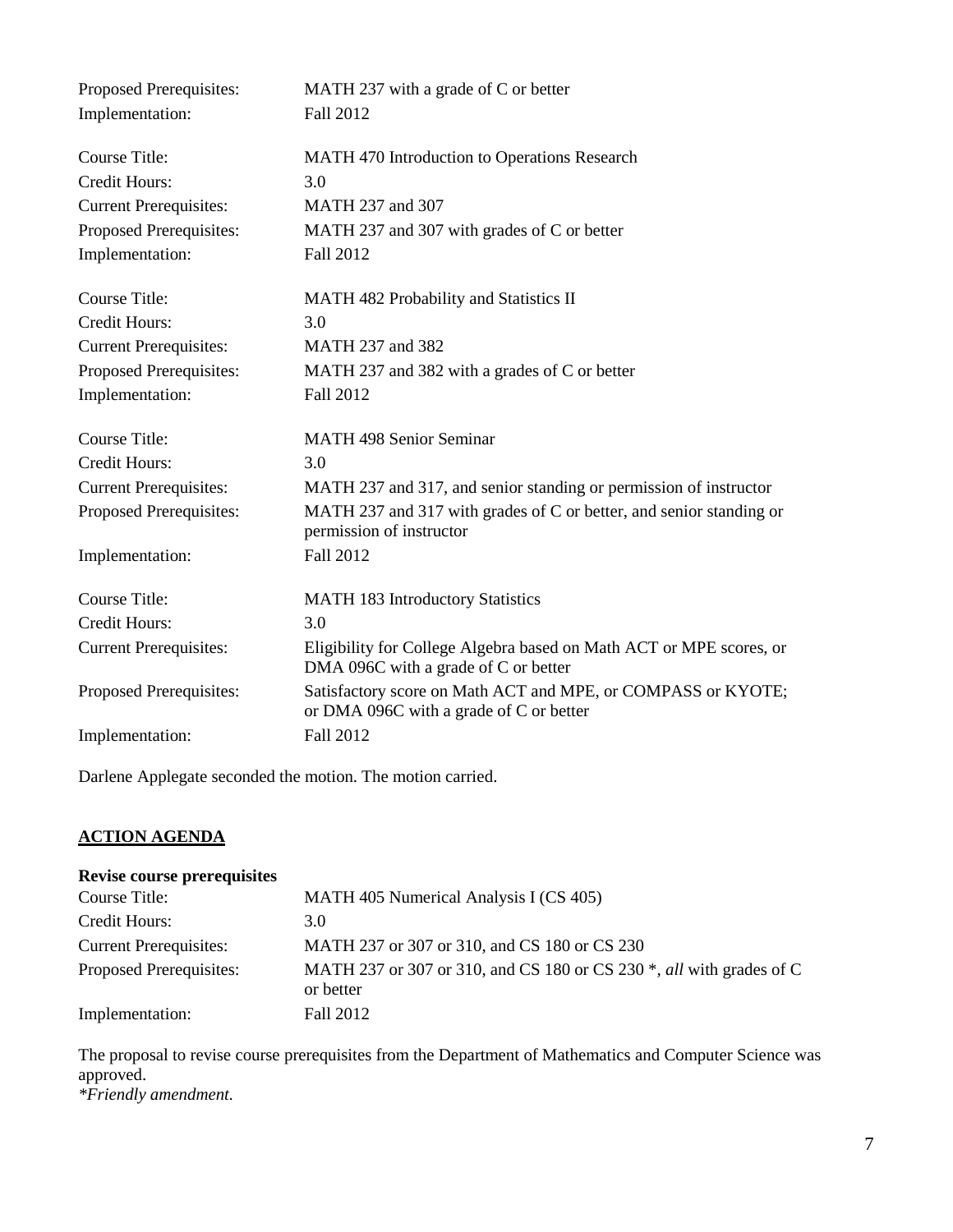Darlene Applegate moved approval of the following **proposal to revise course credit hours from the Department of Mathematics and Computer Science:**

| Course Title:                | <b>MATH 498 Senior Seminar</b> |
|------------------------------|--------------------------------|
| <b>Current Credit Hours:</b> | 3 O                            |
| Proposed Credit Hours:       | $1.0 - 3.0$                    |
| Implementation:              | *Summer 2012                   |

J. Dusteen Knotts seconded the motion. The motion carried. *\*Friendly amendment.*

Darlene Applegate moved approval of the following **proposal to create a new certificate program from the Department of Mathematics and Computer Science:**

| Program Title:                 | CNSS 4011 Certificate                                                                                                                                                                                                                                                                        |
|--------------------------------|----------------------------------------------------------------------------------------------------------------------------------------------------------------------------------------------------------------------------------------------------------------------------------------------|
| <b>Required Hours:</b>         | 6.0                                                                                                                                                                                                                                                                                          |
| <b>Catalog Description:</b>    | CNSS 4011 Certificate requires a minimum of 6 semester hours. It is<br>designed for students wishing to gain knowledge in the information<br>assurance area. The student pursuing the certificate must complete the<br>following course sequence with a grade of C or better in each course: |
| <b>Effective Catalog Year:</b> | CS 157 Information Security I (3 hours)<br>$CS$ 257 Information Security II (3 hours)<br>Spring 2012                                                                                                                                                                                         |
|                                |                                                                                                                                                                                                                                                                                              |

Maribeth Wilson seconded the motion. J. Dusteen Knotts moved to postpone definitely the proposal to create a new certificate program. Kristi Branham seconded the motion. The motion to postpone definitely carried.

# **REPORT FROM THE COLLEGE OF HEALTH AND HUMAN SERVICES:**

#### **INFORMATION:**

#### **Proposal to create temporary courses**

| DMT 229 Kitchen Design I                                                                                                                                                                                                                                                                                                                                                                                                                                                                                                                                                   |
|----------------------------------------------------------------------------------------------------------------------------------------------------------------------------------------------------------------------------------------------------------------------------------------------------------------------------------------------------------------------------------------------------------------------------------------------------------------------------------------------------------------------------------------------------------------------------|
| Kitchen Design I                                                                                                                                                                                                                                                                                                                                                                                                                                                                                                                                                           |
| 3.0                                                                                                                                                                                                                                                                                                                                                                                                                                                                                                                                                                        |
| <b>DMT 201</b>                                                                                                                                                                                                                                                                                                                                                                                                                                                                                                                                                             |
| This course will introduce students to the specialty of kitchen design. It<br>will encompass the principles and elements of design, universal design<br>and sustainability as well as specific design details that are inherent in<br>kitchen design and planning. Students will add to their base of interior<br>design knowledge through lectures, and studio time that includes;<br>sketching, client presentations, field measures, and field trips to<br>showrooms. The final project will encompass an actual kitchen from<br>planning to presentation for a client. |
| Spring 2012                                                                                                                                                                                                                                                                                                                                                                                                                                                                                                                                                                |
|                                                                                                                                                                                                                                                                                                                                                                                                                                                                                                                                                                            |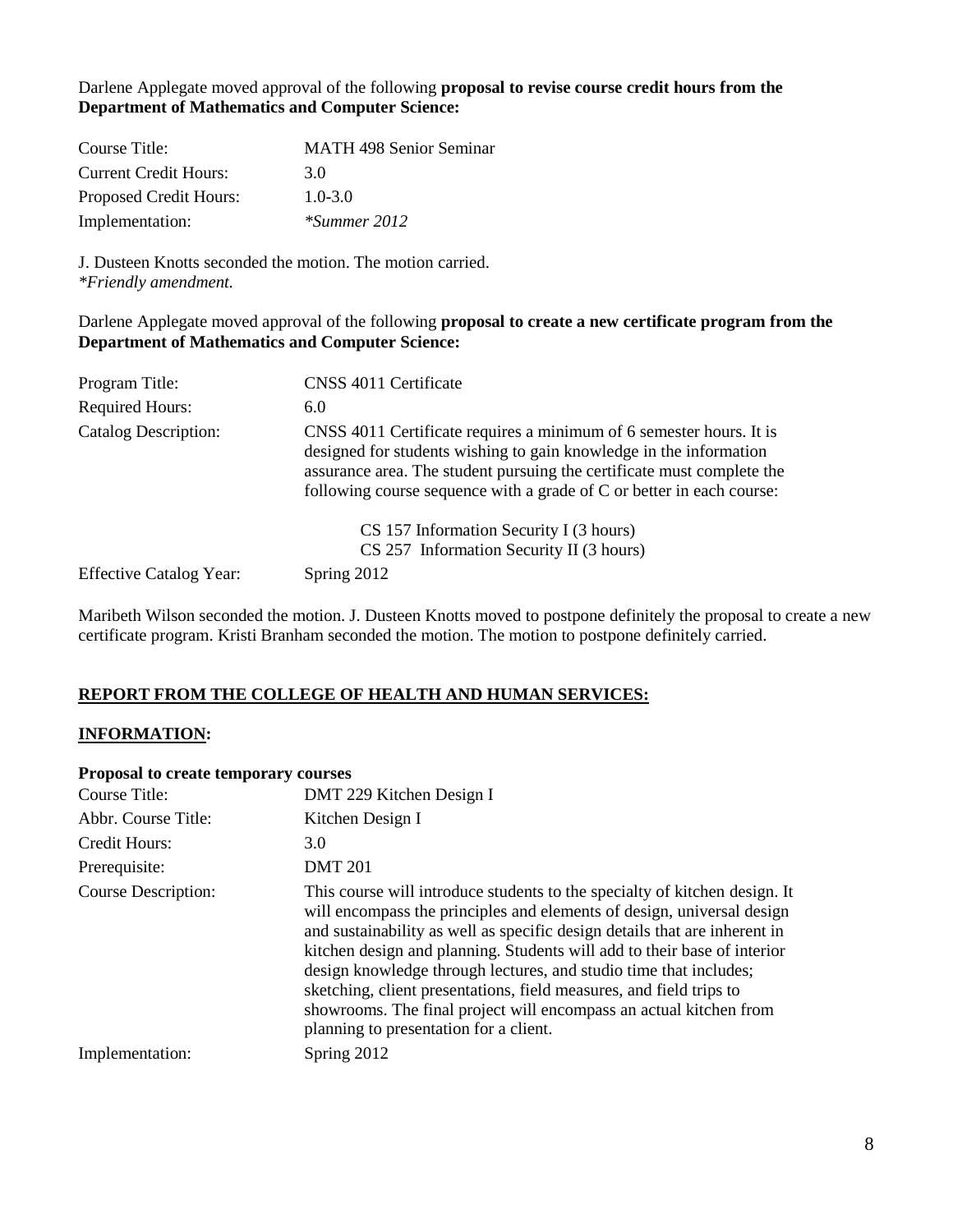| Course Title:              | DMT 230 Bath Design                                                                                                                                                                                                                                                                                                                                                                                                                                                                                                                                                           |
|----------------------------|-------------------------------------------------------------------------------------------------------------------------------------------------------------------------------------------------------------------------------------------------------------------------------------------------------------------------------------------------------------------------------------------------------------------------------------------------------------------------------------------------------------------------------------------------------------------------------|
| Abbr. Course Title:        | <b>Bath Design</b>                                                                                                                                                                                                                                                                                                                                                                                                                                                                                                                                                            |
| Credit Hours:              | 3.0                                                                                                                                                                                                                                                                                                                                                                                                                                                                                                                                                                           |
| Prerequisite:              | <b>DMT 201</b>                                                                                                                                                                                                                                                                                                                                                                                                                                                                                                                                                                |
| <b>Course Description:</b> | This course will introduce students to the specialty of bathroom design.<br>It will encompass the principles and elements of design, universal design<br>and sustainability as well as specific design details that are inherent in<br>bathroom design and planning. Students will add to their base of interior<br>design knowledge through lectures, and studio time that includes;<br>sketching, client presentations, field measures, and field trips to<br>showrooms. The final project will encompass an actual bathroom from<br>planning to presentation for a client. |
| Implementation:            | Spring 2012                                                                                                                                                                                                                                                                                                                                                                                                                                                                                                                                                                   |

# **CONSENT AGENDA**

J. Dusteen Knotts moved approval of the **Consent Agenda from the School of Nursing:**

| <b>Revise course title</b>    |                                                |
|-------------------------------|------------------------------------------------|
| <b>Existing Course Title:</b> | NURS 337 Health Promotion                      |
| Credit Hours:                 | 3.0                                            |
| Proposed Course Title:        | <b>Health Promotion and Disease Prevention</b> |
| Proposed Abbr. Course Title:  | <b>Health Prom and Disease Prev</b>            |
| Implementation:               | Fall 2012                                      |

Maribeth Wilson seconded the motion. The motion carried.

# **ACTION AGENDA**

Darlene Applegate moved approval of the following **course proposals from the School of Nursing:**

#### **Revise course credit hours**

| Course Title:          | NURS 433 Medical-Surgical Nursing II Clinical |
|------------------------|-----------------------------------------------|
| Credit Hours:          | 2.0                                           |
| Proposed Credit Hours: | 3.O                                           |
| Implementation:        | Fall 2012                                     |

# **Multiple revisions to a course**

| Course Title:                          | NURS 338 Transcultural Nursing: Concepts and Applications                                                                                                                                                                        |
|----------------------------------------|----------------------------------------------------------------------------------------------------------------------------------------------------------------------------------------------------------------------------------|
| <b>Current Credit Hours:</b>           | 2.0                                                                                                                                                                                                                              |
| Proposed Credit Hours:                 | 3.0                                                                                                                                                                                                                              |
| Current<br>Prerequisites/Corequisites: | Prerequisites: NURS 324, 333, 334, 335, 336, and 337; or permission of<br>instructor. Corequisites: NURS 329, 341, 342, 343, 344.                                                                                                |
| Proposed Prerequisites:                | NURS 324, 333, 334, 335, 336, and 337; or permission of instructor.                                                                                                                                                              |
| <b>Current Catalog Listing:</b>        | Explores the meaning of health and illness for diverse populations.<br>Identifies barriers and facilitators to access and utilization of healthcare.<br>Focuses on the provision of culturally sensitive nursing care to diverse |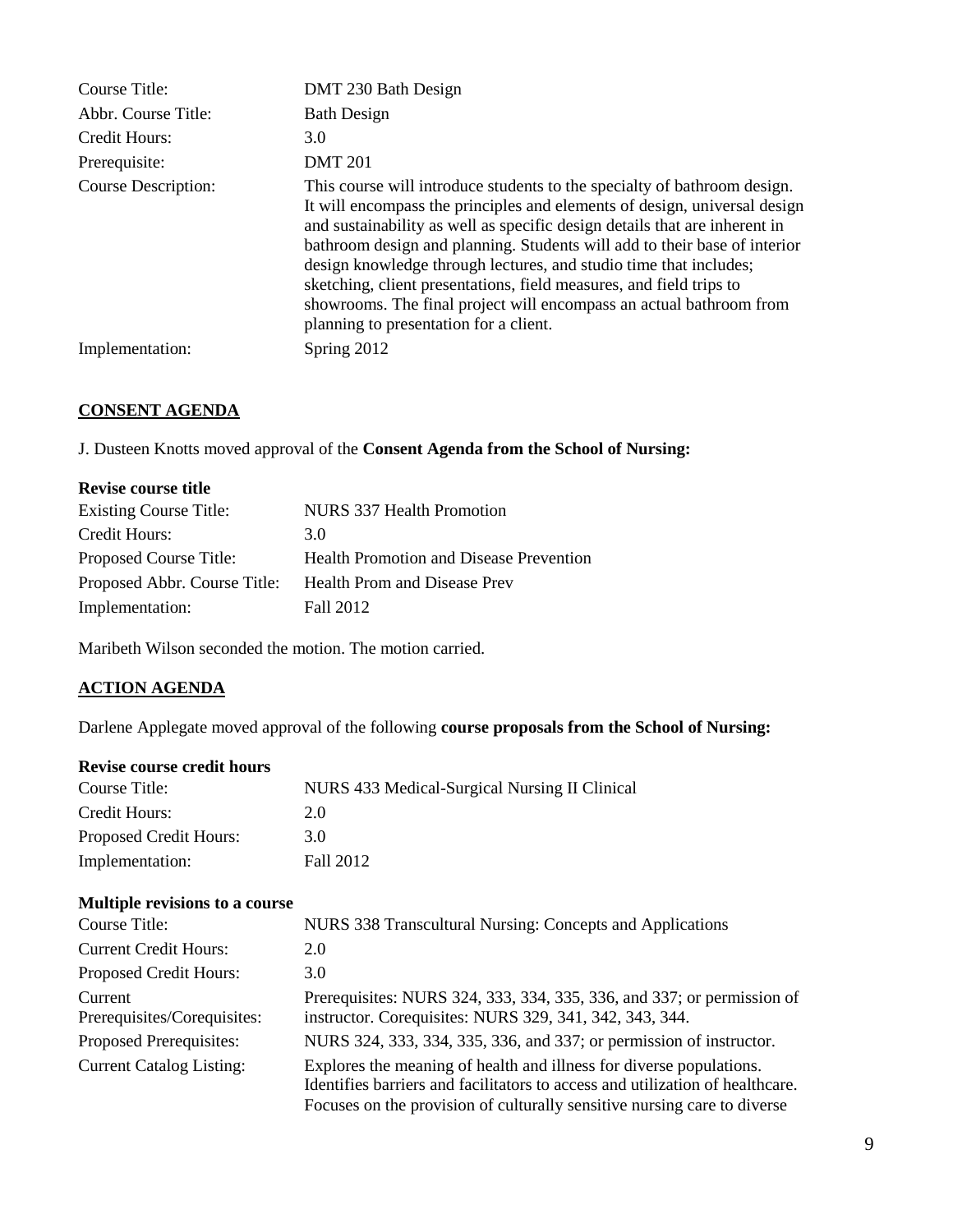|                             | populations across the lifespan.                                                                                                                                                                                                                                                                                                                                             |
|-----------------------------|------------------------------------------------------------------------------------------------------------------------------------------------------------------------------------------------------------------------------------------------------------------------------------------------------------------------------------------------------------------------------|
| Proposed Catalog Listing:   | Explores the meaning of health and illness for diverse populations.<br>Explores transcultural issues related to organizational readiness, such as<br>leadership, data collection and use, and workforce issues. Additional<br>issues may include the environment of care, rights and responsibilities of<br>the individual and patient, and family and community engagement. |
| <b>Implementation Date:</b> | Fall 2012                                                                                                                                                                                                                                                                                                                                                                    |

The motion was seconded by Maribeth Wilson. The motion carried.

Ashley Chance-Fox moved approval of the following **proposal to revise a program from the School of Nursing:**

| Program Title:                 | Bachelor of Science in Nursing                                                                                                                                                                                                                                                                                                                                                                                                                             |
|--------------------------------|------------------------------------------------------------------------------------------------------------------------------------------------------------------------------------------------------------------------------------------------------------------------------------------------------------------------------------------------------------------------------------------------------------------------------------------------------------|
| Reference Number:              | 586                                                                                                                                                                                                                                                                                                                                                                                                                                                        |
| Identification:                | Revision of program hours from 62 credit hours to 61 credit hours<br>$\bullet$<br>(reflects deletion of a two-hour course and addition of 1.0 hour to<br><b>NURS</b> 433)<br>NURS 338 Transcultural Nursing-Delete as a requirement and offer<br>$\bullet$<br>as a nursing elective<br>NURS 337 Health Promotion and Disease Prevention-Move to<br>$\bullet$<br>second semester of nursing program<br>Delete * <i>PHIL</i> 322 in pre-nursing<br>$\bullet$ |
| <b>Effective Catalog Year:</b> | Fall 2012                                                                                                                                                                                                                                                                                                                                                                                                                                                  |

Darlene Applegate seconded the motion. The motion carried. *\*Friendly amendment.*

Maribeth Wilson moved approval of the following **proposals from the Department of Family and Consumer Sciences:**

| Create a new course  |                                                                                                                                                                               |
|----------------------|-------------------------------------------------------------------------------------------------------------------------------------------------------------------------------|
| Course Title:        | <b>IDFM 313 Practicum in Interior Design Fashion Merchandising</b>                                                                                                            |
| Abbr. Course Title:  | Practicum in IDFM                                                                                                                                                             |
| Credit Hours:        | 3.0                                                                                                                                                                           |
| Prerequisite:        | <i>*Permission of instructor.</i>                                                                                                                                             |
| Catalog Listing:     | Supervised practicum experience. Students perform professional<br>functions with a pre-approved cooperating business. Field experience.<br>Transportation at student expense. |
| Implementation:      | Fall 2012                                                                                                                                                                     |
| *Friendly amendment. |                                                                                                                                                                               |

*See revised proposal for revisions.*

| Revise a program  |                                                                                                                                                                                |
|-------------------|--------------------------------------------------------------------------------------------------------------------------------------------------------------------------------|
| Program Title:    | Design, Merchandising and Textiles                                                                                                                                             |
| Reference Number: | 536                                                                                                                                                                            |
| Identification:   | Change of program name from Design, Merchandising and Textiles<br>(DMT) to Interior Design and Fashion Merchandising (IDFM);<br>DMT course prefix change to IDFM course prefix |

• Change the name of the Textiles and Apparel Merchandising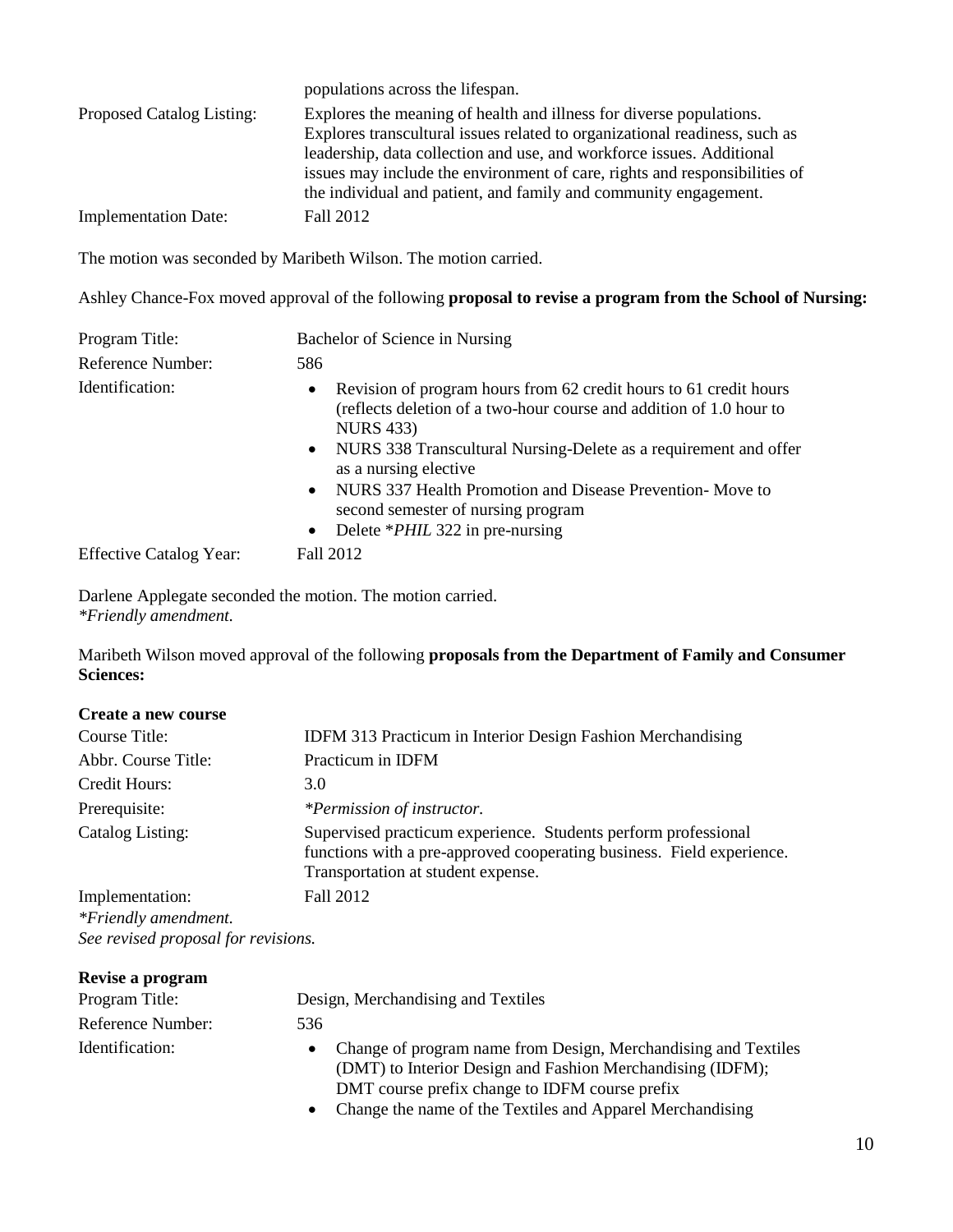concentration to Fashion Merchandising

 Add IDFM 313 Practicum in Interior Design Fashion Merchandising to elective options for both concentrations within major

Effective Catalog Year: Fall 2012 *See revised proposal for revisions.* The motion was seconded by Darlene Applegate. The motion carried.

J. Dusteen Knotts moved approval of the following **proposals to create new courses from the Department of Allied Health:**

| Course Title:                       | <b>HIM 350 Health Informatics Research</b>                                                                                         |
|-------------------------------------|------------------------------------------------------------------------------------------------------------------------------------|
| Abbr. Course Title:                 | <b>Health Informatics Research</b>                                                                                                 |
| Credit Hours:                       | 3.0                                                                                                                                |
| Prerequisites:                      | HIM 230, PH 383, HCA 340                                                                                                           |
| Catalog Listing:                    | *Applies principles and methods of scientific research to selected topics<br>in Health Informatics and relevant healthcare issues. |
| Implementation:                     | Fall 2012                                                                                                                          |
| *Friendly amendment.                |                                                                                                                                    |
| Course Title:                       | HIM 495 Capstone Professional Practice Experience                                                                                  |
| Abbr. Course Title:                 | Capstone PPE                                                                                                                       |
| Credit Hours:                       | 3.0                                                                                                                                |
| Prerequisites:                      | HIM 252, HIM 350, CIS 320, CIT 310, CIT 332, CIT 350, CIT 370, CIT<br>492, HCA 342, HCA 401 or 445, PH 383                         |
| Catalog Listing:                    | Professional Practice Experience in a health-related setting. *Students<br>are responsible for their own travel.                   |
| Implementation:                     | Fall 2012                                                                                                                          |
| *Friendly amendment.                |                                                                                                                                    |
| See revised proposal for revisions. |                                                                                                                                    |

Maribeth Wilson seconded the motion. The motion carried.

#### J. Dusteen Knotts moved approval of the following **proposal to create a new major program from the Department of Allied Health:**

| Program Title:              | <b>Health Information Management</b>                                                                                                                                                                                                                                                                                                                                                                                                |
|-----------------------------|-------------------------------------------------------------------------------------------------------------------------------------------------------------------------------------------------------------------------------------------------------------------------------------------------------------------------------------------------------------------------------------------------------------------------------------|
| <b>Required Hours:</b>      | 53 (45 hours core; 8 hours elective)                                                                                                                                                                                                                                                                                                                                                                                                |
| <b>Catalog Description:</b> | The baccalaureate degree curriculum is designed to prepare the graduate<br>HIM professional with the skills and competencies in health data<br>management, information policy, administering computer information<br>systems and administrative and clinical work flow. Students will focus<br>on operations management essential to ensuring an accurate and complete<br>medical record and cost effective information processing. |
|                             | The baccalaureate curriculum requires a minimum of 120 hours and<br>includes 53 credit hours for the HIM major; general education courses<br>must be completed in consultation with advisor. Included in the 53 hours<br>are HIM 230 and HIM 252. If not previously completed as part an HIM<br>associate degree required for program admission, students must complete                                                             |